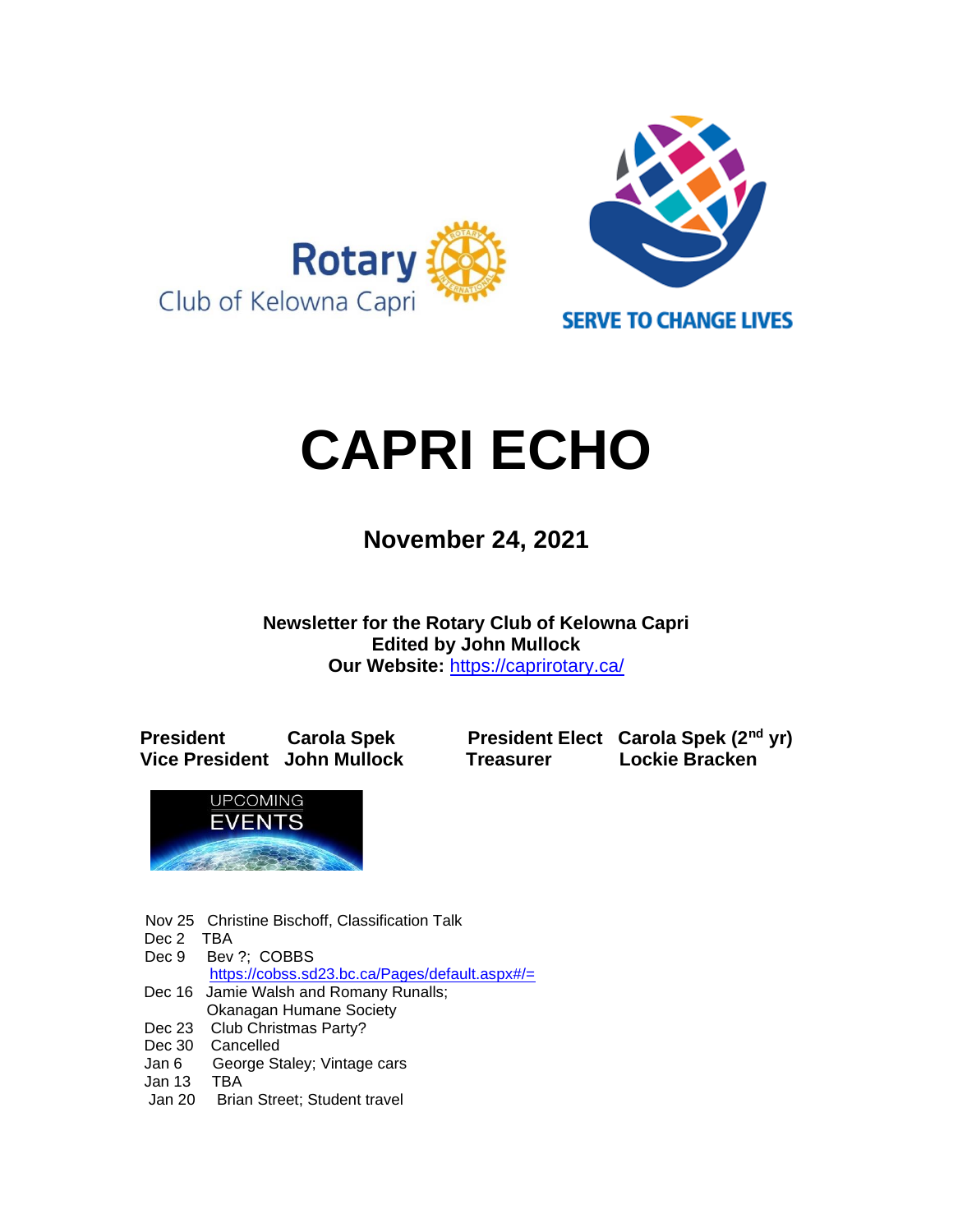# **LAST WEEK'S ZOOM MEETING**

The last meeting occurred on November 18th

[www.dropbox.com/t/sosnyF7j5eZJkQjk](http://www.dropbox.com/t/sosnyF7j5eZJkQjk)

## **SIGNS SIGNS EVERYWHERE THERE'S SIGNS**



**Did some** financial planning and it looks like I can retire at 62 and live comfortably for eleven minutes.

**Never blame** someone else for the road you're on.

That's your own asphalt

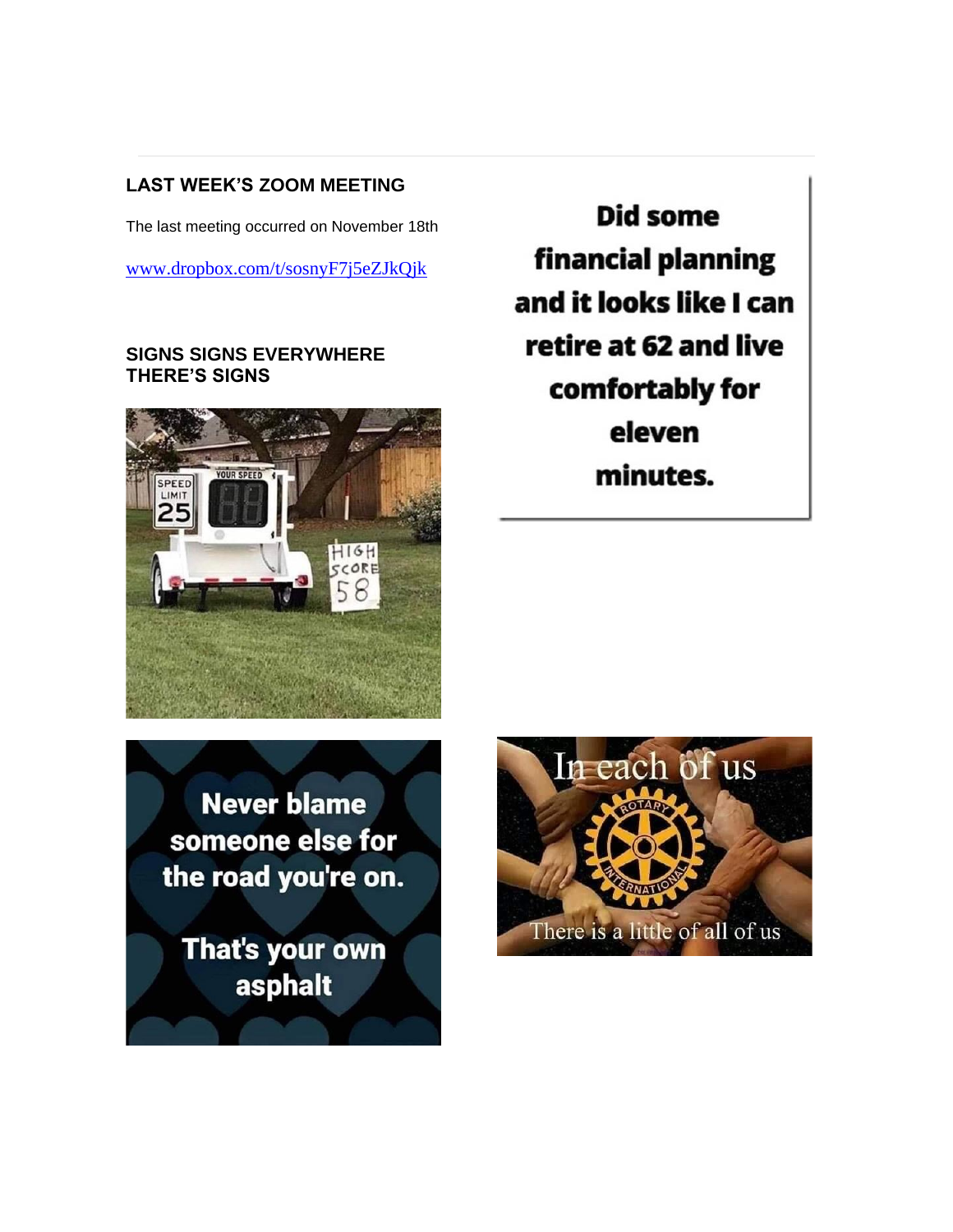

#### **Foundation –**

The link is to a short video from The Rotary Foundation.

[https://cdn2.webdamdb.com/md\\_Aw6avwOd](https://cdn2.webdamdb.com/md_Aw6avwOdQ1D0.mp4?1610144286) [Q1D0.mp4?1610144286](https://cdn2.webdamdb.com/md_Aw6avwOdQ1D0.mp4?1610144286)

Concerned about scammers and money wasters? Check them out on a charity evaluator such as Charity Navigator.

[https://www.charitynavigator.org](https://www.charitynavigator.org/)

**East Kelowna Hall -** sales of Rotary Lights in a Bottle and Peace Poles at the East Kelowna Hall went well. .

**Habitat for Humanity** – Habitat for Humanity has approached the Kelowna Rotary Clubs for donations towards their latest build program. A motion was put forward and passed that our club donate some funds towards this worthy goal,



# plangifts.ca or 1 800 387-14

Got some extra money kicking around and would like to donate to someone who provides direct gifts? Plan Canada offers a site where you can purchase gifts of hope. Check it out at

<https://plancanada.ca/giftsofhope>

#### **Rotary District 5060 Websites –**

District <https://portal.clubrunner.ca/50005>

Videos <https://vimeo.com/rotary5060>

# **THIS WEEK'S REGULAR MEETING**



Thursday, November 25, 2021 at 7 pm. Meeting will be in person at Yanni's Grill and by Zoom.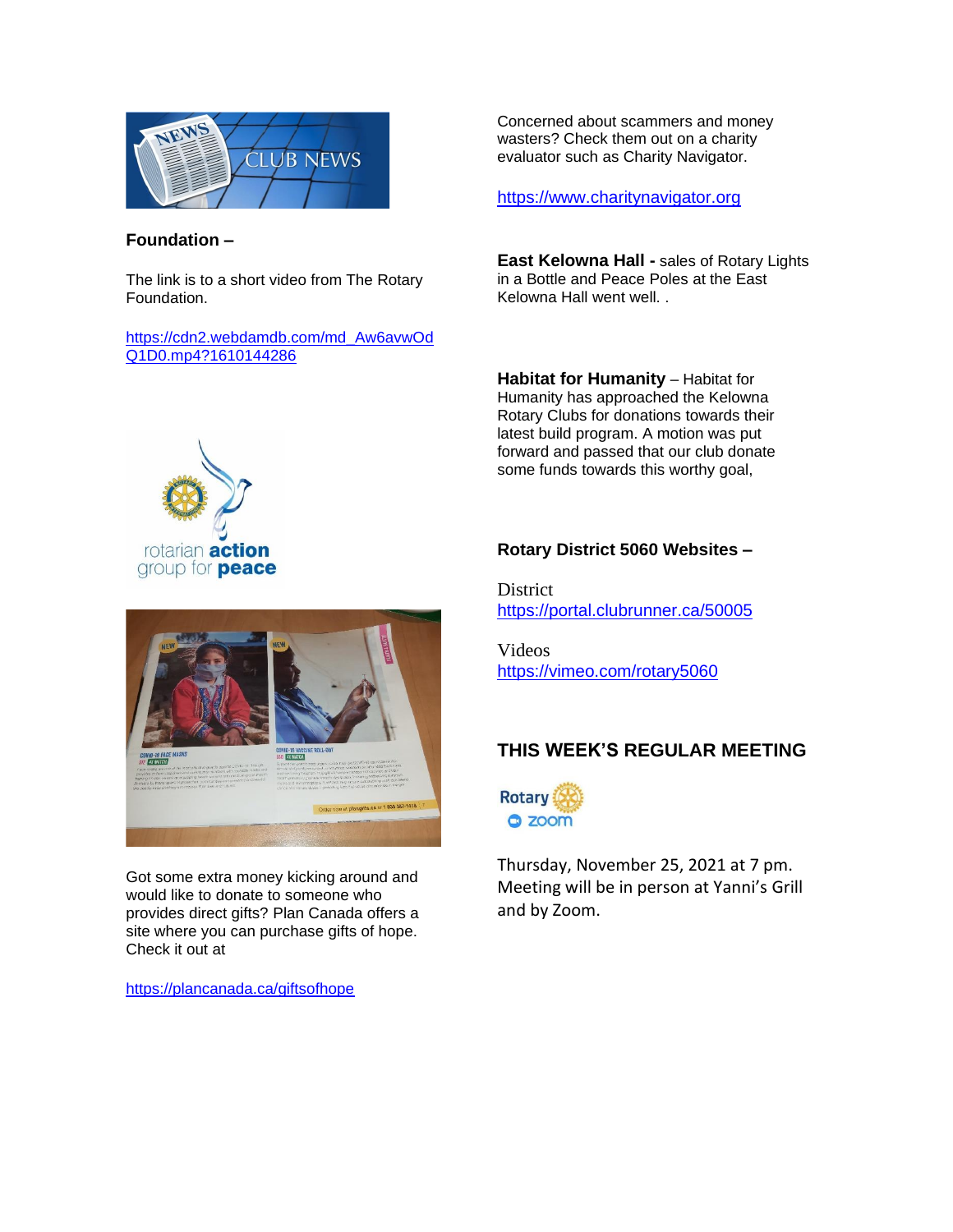# **HUMOUR**



"I'm starting to really like the smell of cocaine."

**"I'm starting to really like the smell of cocaine"**





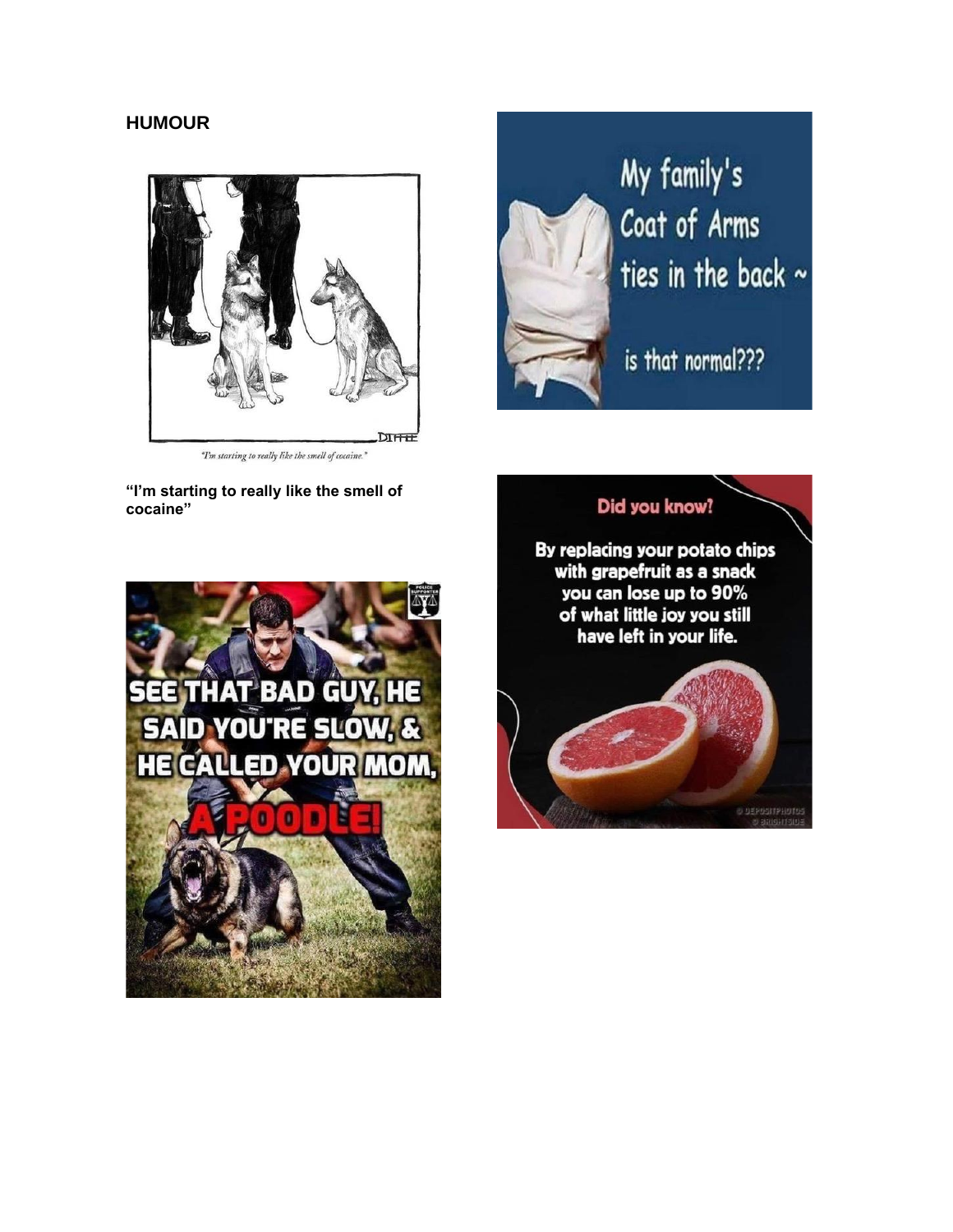#### **GUEST SPEAKER**



*Robin Durrant*

Robin Durran is the Co-Chairman of CapriCMW Insurance and a member of the Kelowna Sunrise Rotary Club.

Robin spoke to us on insurance and how the price of it continues to rise. Consider home insurance and natural disasters. The number of natural disasters has become more frequent, and we have more expensive stuff in their way. Some changes can be made such as in the case of Autoplan where premiums were reduced by creating a schedule of benefits which has limited the impact of lawyers.

It was an interesting talk, especially his suggestions on things not to do when purchasing insurance and is well worth watching on our Zoom recording mentioned earlier.

#### **GALLERY**

This week's guest artist is American photographer Nicolas Raymond.



*Sunset Daisy Clouds*



**Specter Falls**